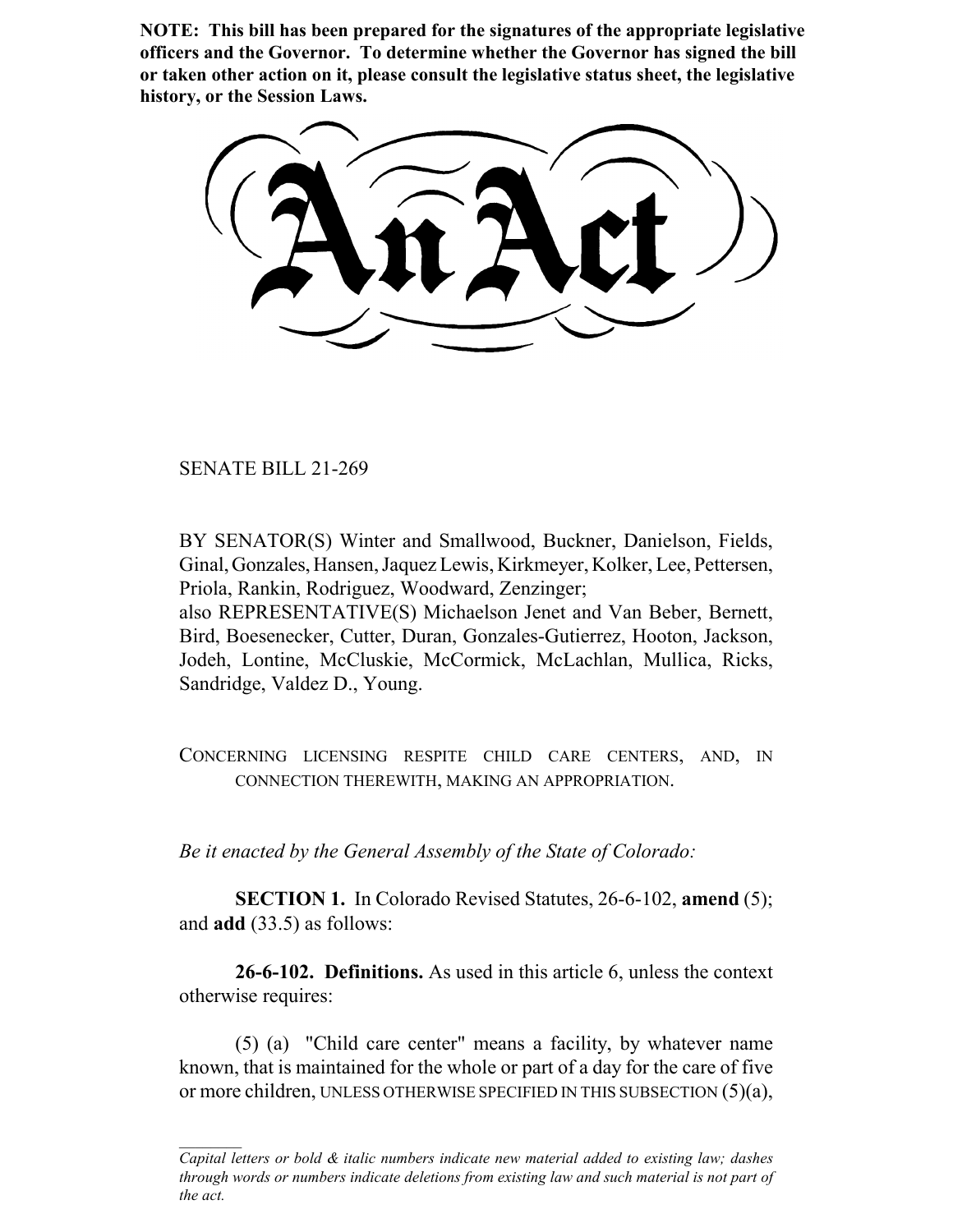who are eighteen years of age or younger and who are not related to the owner, operator, or manager thereof, whether the facility is operated with or without compensation for such care and with or without stated educational purposes. The term includes, but is not limited to, facilities commonly known as day care centers, school-age child care centers, beforeand after-school programs, nursery schools, kindergartens, preschools, day camps, summer camps, and centers for developmentally disabled children and those facilities that give twenty-four-hour care for children, and includes those facilities for children under the age of six years OF AGE with stated educational purposes operated in conjunction with a public, private, or parochial college or a private or parochial school; except that the term shall DOES not apply to any kindergarten maintained in connection with a public, private, or parochial elementary school system of at least six grades or operated as a component of a school district's preschool program operated pursuant to article 28 of title 22. C.R.S. THE TERM ALSO INCLUDES RESPITE CHILD CARE CENTERS THAT PROVIDE CARE FOR THREE OR MORE CHILDREN OR YOUTH, AS DEFINED IN SUBSECTION (33.5) OF THIS SECTION.

(b) The term shall DOES not include any facility licensed as a family child care home, a foster care home, or a specialized group facility that is licensed to provide care for three or more children pursuant to subsection (36) of this section but that is providing care for three or fewer children who are determined to have a developmental disability by a community-centered board or who are diagnosed with a serious emotional disturbance.

(33.5) "RESPITE CHILD CARE CENTER" MEANS A FACILITY FOR THE PURPOSE OF PROVIDING TEMPORARY TWENTY-FOUR-HOUR GROUP CARE FOR THREE OR MORE CHILDREN OR YOUTH WHO ARE PLACED IN CERTIFIED FOSTER CARE HOMES OR APPROVED NONCERTIFIED KINSHIP CARE HOMES, AND CHILDREN OR YOUTH WITH OPEN CASES THROUGH A REGIONAL ACCOUNTABLE ENTITY.A RESPITE CHILD CARE CENTER IS NOT A TREATMENT FACILITY, BUT RATHER ITS PRIMARY PURPOSE IS PROVIDING RECREATIONAL ACTIVITIES, PEER ENGAGEMENT, AND SKILL DEVELOPMENT TO THE CHILDREN AND YOUTH IN ITS CARE. A RESPITE CHILD CARE CENTER SERVES CHILDREN AND YOUTH FROM FIVE YEARS OF AGE TO TWENTY-ONE YEARS OF AGE. A RESPITE CHILD CARE CENTER MAY OFFER CARE FOR ONLY PART OF A DAY. FOR PURPOSES OF THIS SUBSECTION (33.5), "RESPITE CHILD CARE" MEANS AN ALTERNATE FORM OF CARE TO ENABLE CAREGIVERS TO BE TEMPORARILY RELIEVED OF CAREGIVING RESPONSIBILITIES.

## PAGE 2-SENATE BILL 21-269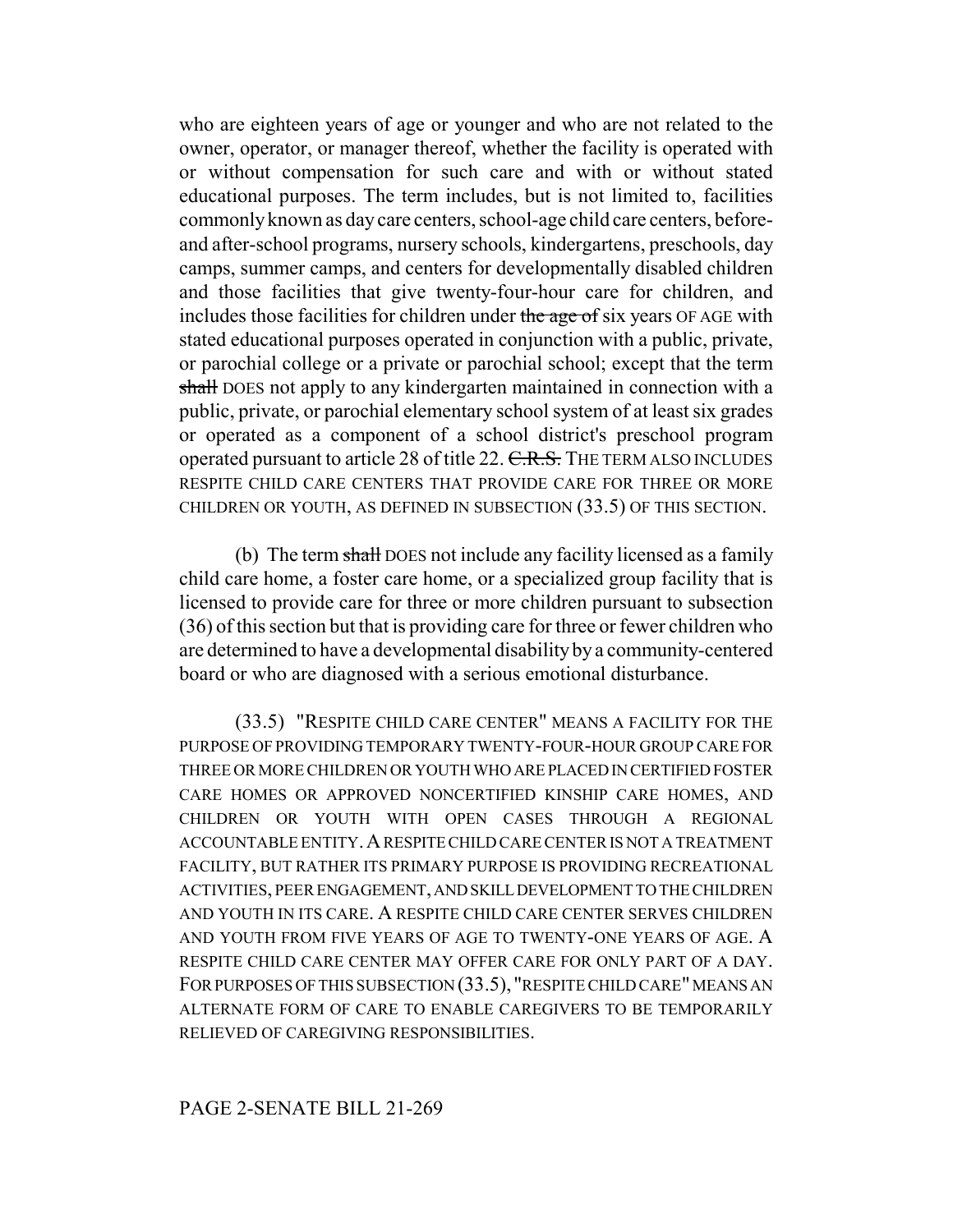**SECTION 2. Appropriation.** (1) For the 2021-22 state fiscal year, \$14,092 is appropriated to the department of human services for use by the office of information technology services. This appropriation is from the general fund. To implement this act, the office may use this appropriation for Colorado trails.

(2) For the 2021-22 state fiscal year, the general assembly anticipates that the department of human services will receive \$7,260 in federal funds for the office of information technology to implement this act. The appropriation in subsection (1) of this section is based on the assumption that the department will receive this amount of federal funds, which is subject to the "(I)" notation as defined in the annual general appropriation act for the same fiscal year.

**SECTION 3. Act subject to petition - effective date.** This act takes effect at 12:01 a.m. on the day following the expiration of the ninety-day period after final adjournment of the general assembly; except that, if a referendum petition is filed pursuant to section 1 (3) of article V of the state constitution against this act or an item, section, or part of this act within such period, then the act, item, section, or part will not take effect unless approved by the people at the general election to be held in